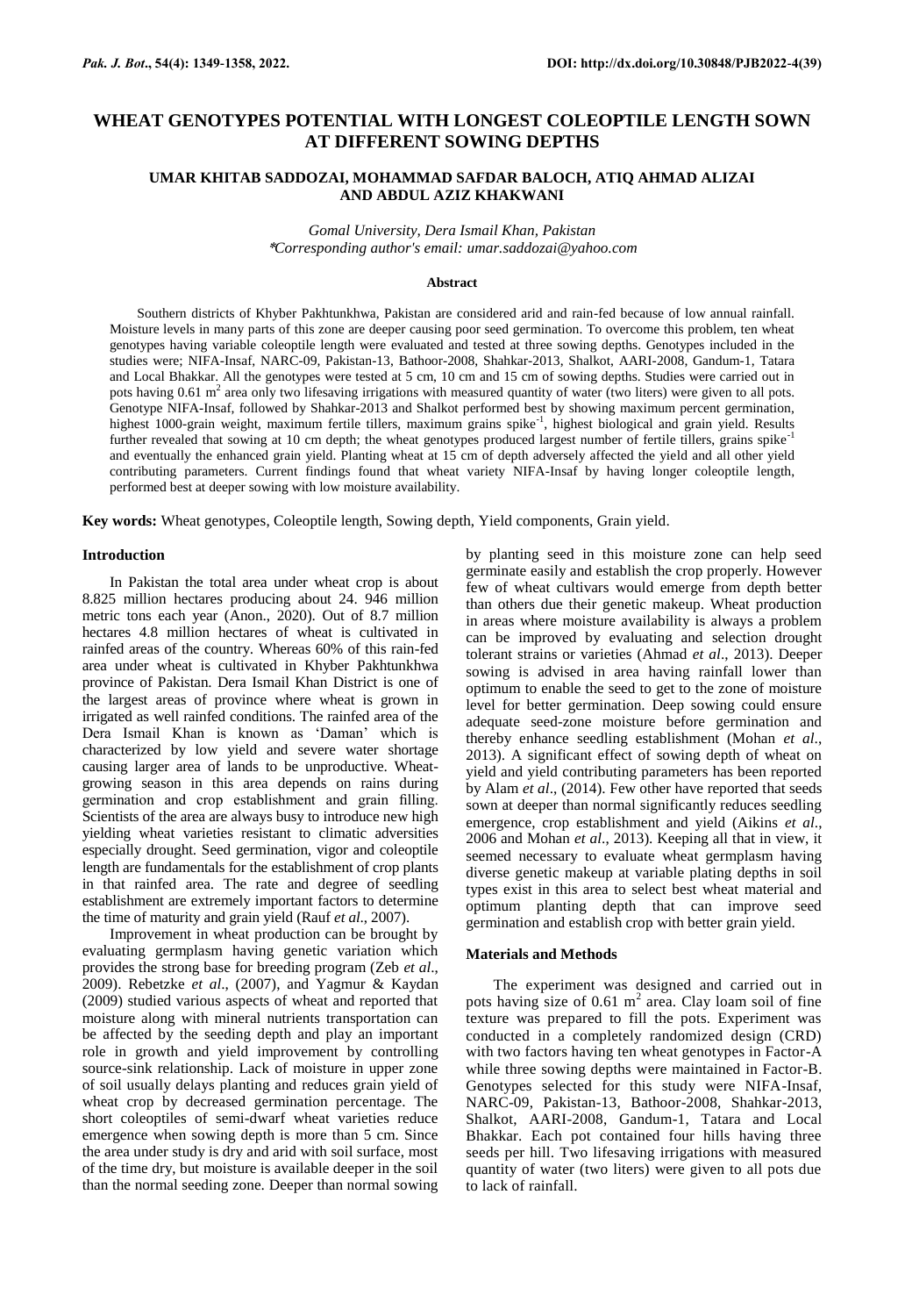**Data recorded:** By using the standard procedure, the data were recorded on the traits seed germination, time to germination, SPAD values, plant height, number of fertile tillers, spike length, number of grains per spike, 1000 grain weight, grain yield and biological yield respectively.

### **Statistical analysis**

All the data were analyzed according to the analysis of variance (Steel *et al.,* 1997), while the treatments were compared and separated by using LSD test (Black, 2011). The statistical analysis was done at 5% level of probability through computer software package "Statistix 8.1".

## **Results and Discussion**

**Seed germination:** Germination is an important parameter that could be used to investigate the effects of planting depths. Data collected for seed germination in various wheat genotypes planted at various depths during first year of study are presented in Table 1. It was observed that maximum percentage of germination was recorded for the two genotypes i.e., NIFA-Insaf and Gandum-I that revealed 85.18% and 81.48% seed germination, respectively. The genotype Bathoor-2008 showed the poor results by having only 67.00% of seed germination. Rest of the genotypes resulted in statistically similar percentage of seed germination. Looking in the effect of planting depths it was observed that planting the seed at the shallowest depth (5 cm) resulted in maximum germination (80.97%), followed by 76.93% with 10 cm sowing depth. The poorest germination (72.21%) was recorded in wheat with 15 cm depth.

During second year, the studies revealed nonsignificant differences among various wheat genotypes for seed germination. However, genotype NIFA-Insaf was at the top by having 82.51% of seed germination. Results obtained during second year of study revealed that the highest seed germination (80.96%) was recorded when seeds were sown at shallowest planting (5 cm depth) while deepest sowing resulted in minimum germination (70.08%).

Interaction between the two factors for seed germination was found non-significant during both years. However, the genotype NIFA-Insaf showed better performance at all the three depths. Although percent germination was less when planted at 15 cm depth but still it was better than all other genotypes and showed maximum germination at deeper planting. Keshtkar *et al*., (2009), Amram *et al*., (2015) and Kong *et al*., (2016) also reported that wheat germination always decreases as sowing depth increases, and the same findings also observed in the present studies. Similarly the current findings suggested that genotypes with longer coleoptile showed better germination during both years of study. NIFA-Insaf and NARC-09 with longer coleoptile were reported as the best genotypes by having maximum germination percentage. Although other factors may affect the emergence, however, the coleoptile length must be taken into account for wheat cultivation in areas with deeper moisture levels (Rebetzke *et al*., 2007). Alam *et al*., (2021) mentioned that the coleoptile length determines the ability of wheat seed to emerge from depth.

**Time to germination:** Although deeper planting of wheat delayed the germination significantly both years however differences among the genotypes for time taken to germination was found non-significant statistically during first year while significant during second year of study (Table 1). The data recorded during the second year of study revealed that Bathoor-2008 took minimum days to germination but it was found at par with most of the genotypes tested. The genotype "Tatara" was found to be the slowest one and took 10.22 days to germination. Looking into the results obtained for effects of planting depths it was found that germination was delayed at deeper sowing. Sowing at 5 cm of depth took minimum time i.e. 7.63 and 8.13 days to germination during first year and second year of study, respectively. Interaction between the two factors was found significant both years. Minimum time noted to germination was 6.00 and 6.66 days for genotypes Shahkaar-13 and NIFA-Insaf, respectively during the first year when planted at 5 cm of depth. While it was 5.00 days for Shahkar-13 in first year and same time i.e. 6.66 days for NIFA-Insaf during second year of study at same depth of 5 cm. Maximum time to germination during the first year i.e. 11.66 days was taken by genotype "NARC-09" when planted at 15 cm of depth while it was even longer i.e. 12.00 days for same genotype and same depth during second year of study. It was observed during the current study that germination time can be significantly different for different genotypes at various sowing depths. Light conditions on the surface and water availability around seed limit the emergence of seeds on the soil surface (Chachalis & Reddy, 2000). It has been reported by Thomas *et al*., (2006) might be attributed to the limited carbohydrate reserves. Benvenuti *et al*., (2001) stated that seed emergence and succeeding growth competition are the major disadvantages of planting seeds deeper than normal.

**SPAD values:** SPAD value is an indicator for chlorophyll content in the leaves. Highest SPAD value of 55.79 was recorded for genotypes NIFA-Insaf (Table 2) followed by 49.91 (Shalkot) and 47.31 (Shahkar-2013). Pakistan-13 and Gandum-1 revealed 43.39 and 40.56 SPAD value, respectively. Statistically similar SPAD value was recorded for NARC-09 and Tatara with 38.64 and 38.45, respectively. The genotype Local Bhakkar was found to be the poorest one having SPAD values of 33.56. Looking into the data recorded for effect of sowing depth on SPAD value showed that planting wheat at 10 cm depth revealed significantly higher SPAD values of 45.09, followed planting at 5 cm depth with SPAD value of 42.24. Planting wheat at 15 cm of depth adversely affected the chlorophyll content with lowest SPAD values (38.03). Almost similar trend was observed during second year with NIFA-Insaf having best ability to show highest SPAD values followed by Shalkot and Shahkar-2013. Interaction between the two factors for SPAD value was found significant statistically both years. Results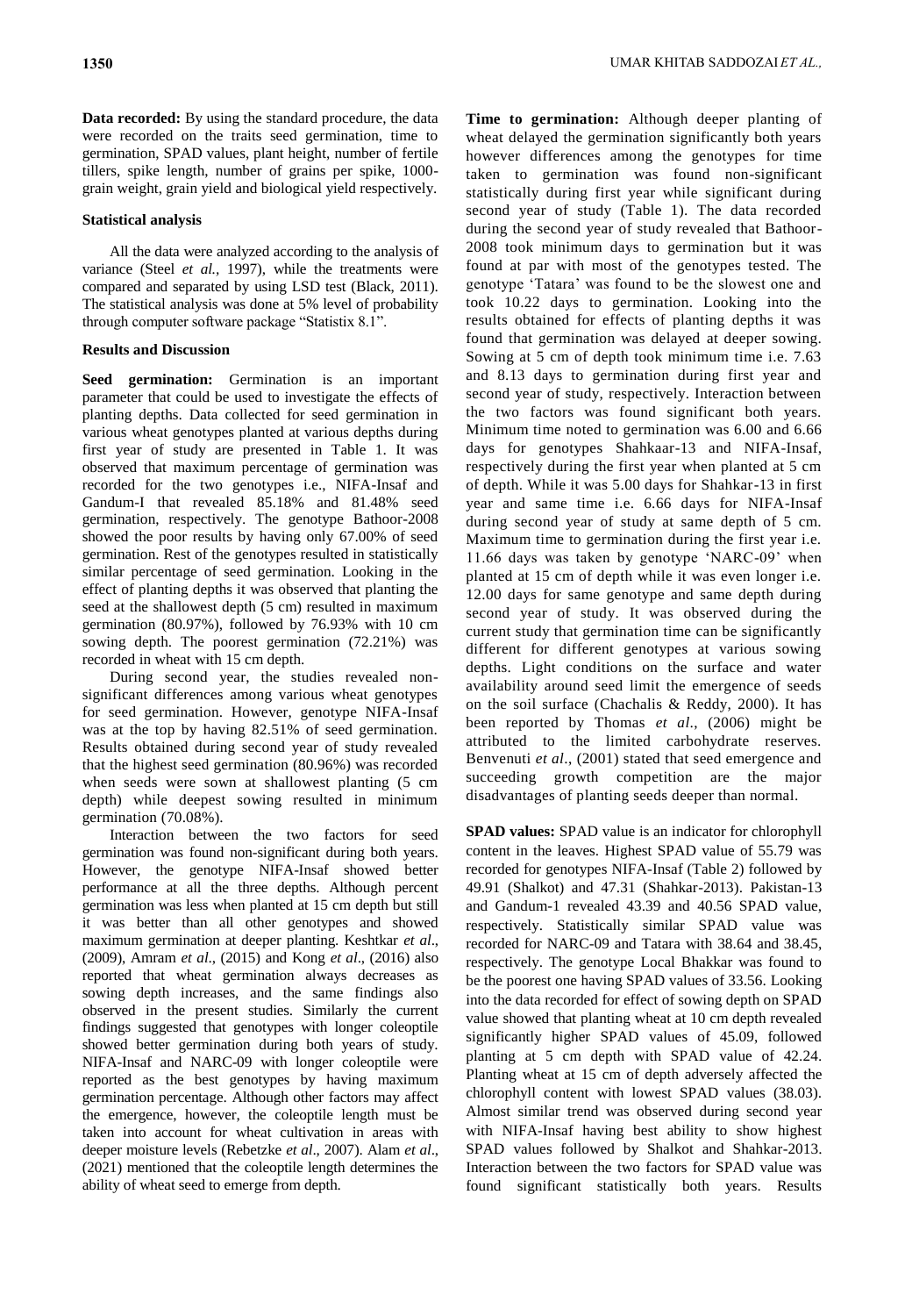presented in Table 2 reveal that the genotype "NIFA-Insaf" as showed best SPAD value (56.94) when planted shallowest and this genotypes showed best performance when planted at deeper sowing as well. The same trend was observed both years. Bhatoor-2008, AARI-2008 and Local Bhakkar were found the poorest ones and showed minimum SPAD value at all planting depths in first year.

Bhatoor-2008 and Tatara were at the bottom during second year of study minimum values of SPAD. Kilic and Yağbasanlar (2010) reported a positive relationship between chlorophyll content in the leaves and other parameters including grain yield. Similar trend has been observed in the current studies with a positive relationship of chlorophyll content, grain yield and sowing depth.

**Table 1. Seed germination rate (%) and days to emergence of various wheat genotypes as influenced by variable planting depth.**

| <b>Genotypes (G)</b> | Seed germination rate $(\sqrt[6]{6})^1$ |                       | Days to emergence <sup>2</sup> |                   |
|----------------------|-----------------------------------------|-----------------------|--------------------------------|-------------------|
|                      | Year-1                                  | Year-2                | Year-1                         | Year-2            |
| 1. NIFA-Insaf        | 85.18a                                  | 82.51 <sup>NS</sup>   | 8.77 <sup>NS</sup>             | 9.55 abc          |
| 2. NARC-09           | 74.29 ab                                | 77.07                 | 8.55                           | 9.33 abc          |
| 3. Pakistan-13       | 79.85 ab                                | 72.33                 | 8.22                           | 9.55 abc          |
| 4. Bathoor-2008      | 67.00 b                                 | 71.51                 | 8.00                           | 8.22 c            |
| 5. Shahkar-2013      | 80.55 ab                                | 77.18                 | 7.66                           | 8.55 bc           |
| 6. Shalkot           | 77.89 ab                                | 76.96                 | 8.66                           | 10.44a            |
| 7. AARI-2008         | 72.66 ab                                | 69.66                 | 7.66                           | 9.66 abc          |
| 8. Gandum-1          | 81.48 a                                 | 78.00                 | 8.33                           | $9.00$ abc        |
| 9. Tatara            | 73.71 ab                                | 75.55                 | 8.00                           | 10.22a            |
| 10. Local Bhakkar    | 74.41 ab                                | 77.29                 | 9.44                           | 10.11 ab          |
| Sowing depth (SD)    |                                         |                       |                                |                   |
| $1.5 \text{ cm}$     | 80.97a                                  | 80.96 a               | 7.63 <sub>b</sub>              | 8.13 c            |
| 2.10 cm              | 76.93 ab                                | 76.37 a               | 8.20 b                         | 9.70 <sub>b</sub> |
| 3.15 cm              | 72.21 b                                 | 70.08 b               | 9.16a                          | 10.56a            |
|                      |                                         | G X SD                |                                |                   |
| 1X1                  | 88.89 <sup>NS</sup>                     | $86.11$ <sup>NS</sup> | $6.66$ ab                      | $6.66 c-f$        |
| 2X1                  | 78.11                                   | 80.55                 | $7.00$ ab                      | 6.33 def          |
| 3X1                  | 83.33                                   | 78.11                 | 7.66 ab                        | 9.00 a-e          |
| 4X1                  | 70.11                                   | 75.33                 | 8.33 ab                        | $8.66 b-f$        |
| 5X1                  | 86.11                                   | 83.33                 | 6.00 <sub>b</sub>              | 5.66 f            |
| 6X1                  | 80.55                                   | 83.33                 | 7.66 ab                        | 9.00 a-e          |
| 7X1                  | 80.55                                   | 77.77                 | 8.00 ab                        | 9.00 a-e          |
| <b>8X1</b>           | 86.11                                   | 83.33                 | 7.66 ab                        | $8.66 b-f$        |
| 9X1                  | 78.14                                   | 80.89                 | 8.66 ab                        | 9.00 a-e          |
| 10X1                 | 77.76                                   | 80.89                 | 8.66 ab                        | 9.33 a-d          |
| 1X2                  | 86.11                                   | 83.33                 | 9.66 ab                        | 10.33 ab          |
| 2X2                  | 72.55                                   | 78.11                 | 8.00 ab                        | 9.66 abc          |
| 3X2                  | 80.89                                   | 72.22                 | 8.00 ab                        | $8.66 b-f$        |
| 4X2                  | 69.44                                   | 72.22                 | 9.33 ab                        | $10.00$ ab        |
| 5X2                  | 80.55                                   | 78.11                 | $7.00$ ab                      | 9.00 a-e          |
| 6X2                  | 78.11                                   | 75.33                 | 8.33 ab                        | 11.00 ab          |
| 7X2                  | 72.89                                   | 72.55                 | $6.66$ ab                      | 9.00 a-e          |
| 8X2                  | 80.55                                   | 78.11                 | 8.00 ab                        | 9.00 a-e          |
| 9X2                  | 72.89                                   | 75.67                 | 8.00 ab                        | 10.66 ab          |
| 10X2                 | 75.36                                   | 78.11                 | $9.00$ ab                      | $9.66$ abc        |
| 1X3                  | 80.55                                   | 78.11                 | $10.00$ ab                     | 11.66 ab          |
| 2X3                  | 72.22                                   | 72.55                 | 10.66a                         | 12.00a            |
| 3X3                  | 75.33                                   | 66.66                 | $9.00$ ab                      | 11.00 ab          |
| 4X3                  | 61.44                                   | 67.00                 | 9.33 ab                        | $6.00$ ef         |
| 5X3                  | 75.00                                   | 70.11                 | $10.00$ ab                     | 11.00 ab          |
| 6X3                  | 75.00                                   | 72.22                 | $10.00$ ab                     | 11.33 ab          |
| 7X3                  | 64.55                                   | 58.66                 | 8.33 ab                        | $11.00$ ab        |
| 8X3                  | 77.77                                   | 72.55                 | 9.33 ab                        | 9.33 a-d          |
| 9X3                  | 70.11                                   | 70.11                 | 7.33 ab                        | 11.00 ab          |
| 10X3                 | 70.11                                   | 72.89                 | 10.66                          | 11.33 b           |

1. LSD<sub>0.05</sub>. First year: G: 13.94 SD: 5.58 G X SD: NS. Second Year: G: 13.94 SD: 5.58 G X SD:

2. LSD<sub>0.05:</sub> First Year: G: NS, SD: 0.79, G X SD: 4.10. Second Year: G: 1.57 SD: 0.63 G X SD: 3.26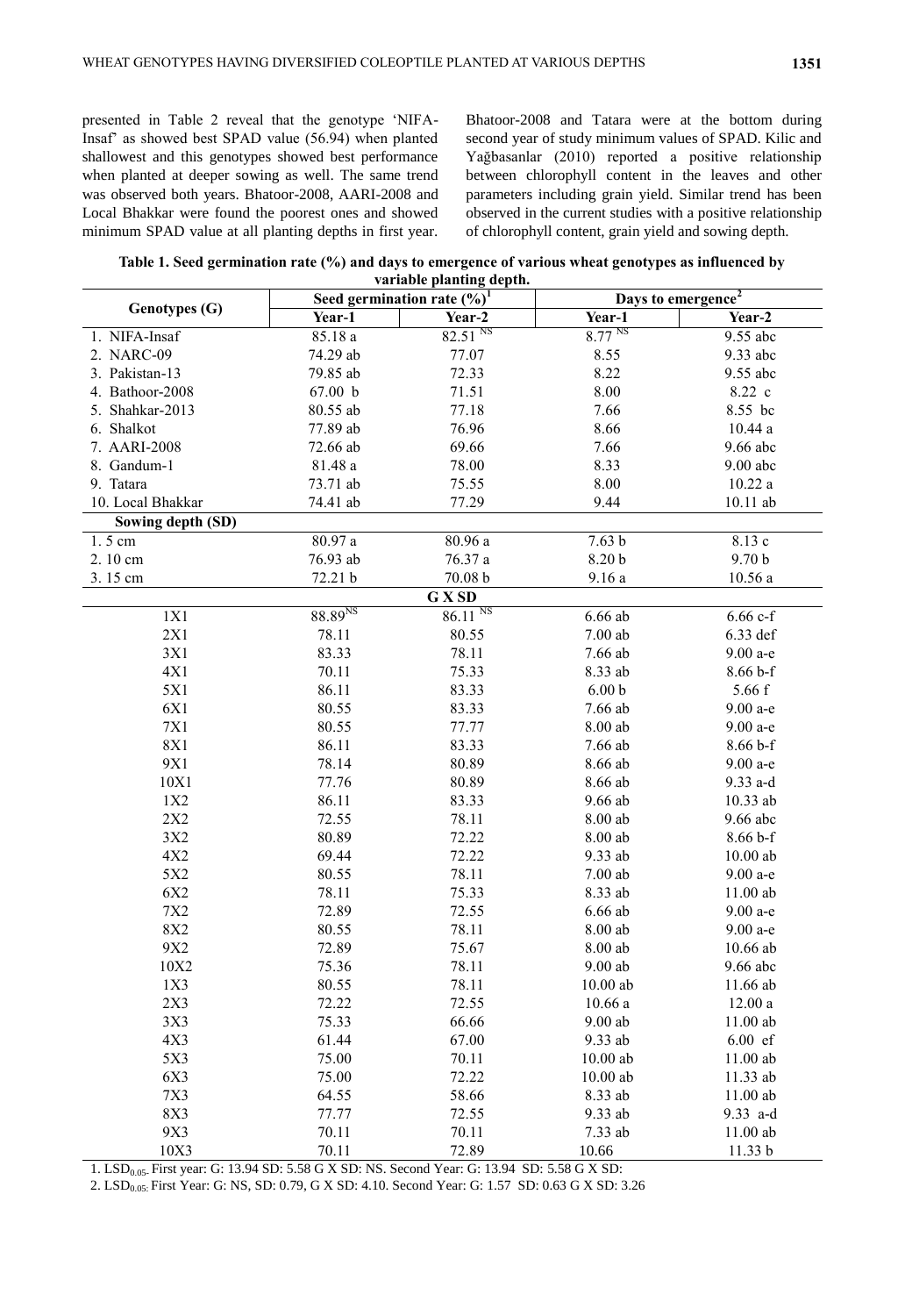| Genotypes (G)     | SPAD values <sup>1</sup> |             | Plant height $\text{(cm)}^2$ |             |
|-------------------|--------------------------|-------------|------------------------------|-------------|
|                   | Year-1                   | Year-2      | Year-1                       | Year-2      |
| 1. NIFA-Insaf     | 55.79 a                  | 49.96 a     | 74.74 a                      | 62.75a      |
| 2. NARC-09        | 38.64 ef                 | 34.61 ef    | 65.50 b                      | 55.79 b     |
| 3. Pakistan-13    | 43.39 d                  | 38.85 d     | 66.14b                       | 53.81 bc    |
| 4. Bathoor-2008   | 36.60 f                  | 32.77 fg    | 61.38 c                      | 50.02d      |
| 5. Shahkar-2013   | 47.30 c                  | 42.36 c     | 65.29 b                      | 55.69 b     |
| 6. Shalkot        | 49.91 b                  | 44.69 b     | 66.74 b                      | 56.13 b     |
| 7. AARI-2008      | $34.21$ g                | 30.63 gh    | 64.46 bc                     | 53.88 bc    |
| 8. Gandum-1       | 40.05 e                  | 35.86 e     | 65.20 b                      | 56.09 b     |
| 9. Tatara         | 38.45 ef                 | 34.44 ef    | 61.23 c                      | 51.31 cd    |
| 10. Local Bhakkar | 33.56 g                  | 30.05 h     | 74.31 a                      | $64.00a$    |
| Sowing depth (SD) |                          |             |                              |             |
| 1.5 cm            | 42.24 b                  | 37.83 b     | 67.77 b                      | 57.11 b     |
| 2.10 cm           | 45.09 a                  | 40.39 a     | 71.10a                       | 60.19a      |
| 3.15 cm           | 38.03 c                  | 34.05 c     | 60.63c                       | 50.55 c     |
|                   |                          | G X SD      |                              |             |
| 1X1               | 56.91 ab                 | 50.96 ab    | 74.63 abc                    | 63.09 abc   |
| 2X1               | 39.59 g-l                | 35.46 g-l   | 68.96 b-e                    | 57.75 cde   |
| 3X1               | 44.09 efg                | 39.48 efg   | 67.92 c-f                    | 55.30 d-h   |
| 4X1               | $37.25 j-n$              | $33.36 j-n$ | 63.21 e-i                    | $51.40 f-j$ |
| 5X1               | 47.53 de                 | 42.56 de    | $66.33 d-g$                  | 56.97 c-f   |
| 6X1               | 50.24 cd                 | 44.99 cd    | 67.62 def                    | 57.35 c-f   |
| 7X1               | 34.09 m-p                | 30.52 m-p   | $65.85 d-g$                  | 55.45 d-h   |
| <b>8X1</b>        | 40.53 f-k                | 36.29 f-k   | 65.00 d-i                    | $56.50 d-g$ |
| 9X1               | 38.68 i-m                | 34.63 i-m   | 63.01 e-i                    | 52.47 e-j   |
| 10X1              | 33.52 nop                | 30.01 nop   | 75.22 ab                     | 64.81 ab    |
| 1X2               | $60.00a$                 | 53.75 a     | 80.09 a                      | 68.05a      |
| 2X2               | 39.99 f-l                | 35.84 f-l   | 68.67 b-e                    | 59.96 bcd   |
| 3X2               | 46.73 de                 | 41.85 de    | 69.85 b-e                    | 57.22 c-f   |
| 4X2               | 38.88 h-m                | 34.81 h-m   | 68.16 c-f                    | 55.16 d-h   |
| 5X2               | 51.58 cd                 | 46.19 cd    | 69.74 b-e                    | 60.05 bcd   |
| 6X2               | 54.74 bc                 | 49.03 bc    | 70.89 bcd                    | 60.20 bcd   |
| 7X2               | $37.03 j-n$              | 33.17 j-n   | 68.89 b-e                    | 57.26 c-f   |
| 8X2               | 43.75 e-h                | 39.18 e-h   | 70.63 bcd                    | 61.03 bcd   |
| 9X2               | 41.41 $f - j$            | $37.11 f-j$ | 65.55 d-h                    | 55.03 d-i   |
| 10X2              | 36.82 j-n                | 32.97 j-n   | 78.51 a                      | 67.96a      |
| 1X3               | 50.46 cd                 | 45.18 cd    | 69.51 b-e                    | 57.12 c-f   |
| 2X3               | 36.35 k-o                | 32.54 k-o   | 58.87 h-k                    | 49.66 hij   |
| 3X3               | 39.35 g-l                | $35.23$ g-1 | $60.66\ g - j$               | 48.91 ijk   |
| 4X3               | 33.67 nop                | 30.15 nop   | 52.78 k                      | 43.50 k     |
| 5X3               | 42.79 e-i                | 38.32 e-i   | 59.82 g-j                    | 50.06 hij   |
| 6X3               | 44.74 ef                 | 40.06 ef    | $61.71 f-j$                  | 50.85 g-j   |
| 7X3               | 31.51 op                 | 28.21 op    | 58.66 ijk                    | 48.94 ijk   |
| 8X3               | 35.87 k-o                | 32.12 k-o   | 59.96 g-j                    | 50.74 g-j   |
| 9X3               | 35.27 l-p                | 31.58 l-p   | 55.13 jk                     | $46.44$ jk  |
| 10X3              | 30.34 p                  | 27.16 p     | $69.21 - e$                  | 59.24 cd    |

**Table 2. SPAD value and plant height of various wheat genotypes as influenced by variable planting depth.**

1. LSD<sub>0.05</sub> First year: G: 2.38 SD: 0.95 G X SD: 4.94. Second Year: G: 2.15 SD: 0.86, G X SD: 4.47

2. LSD<sub>0.05:</sub> First Year: G: 3.32, SD: 1.33, G X SD: 6.88. Second Year: G: 2.95 SD: 1.18 G X SD: 6.12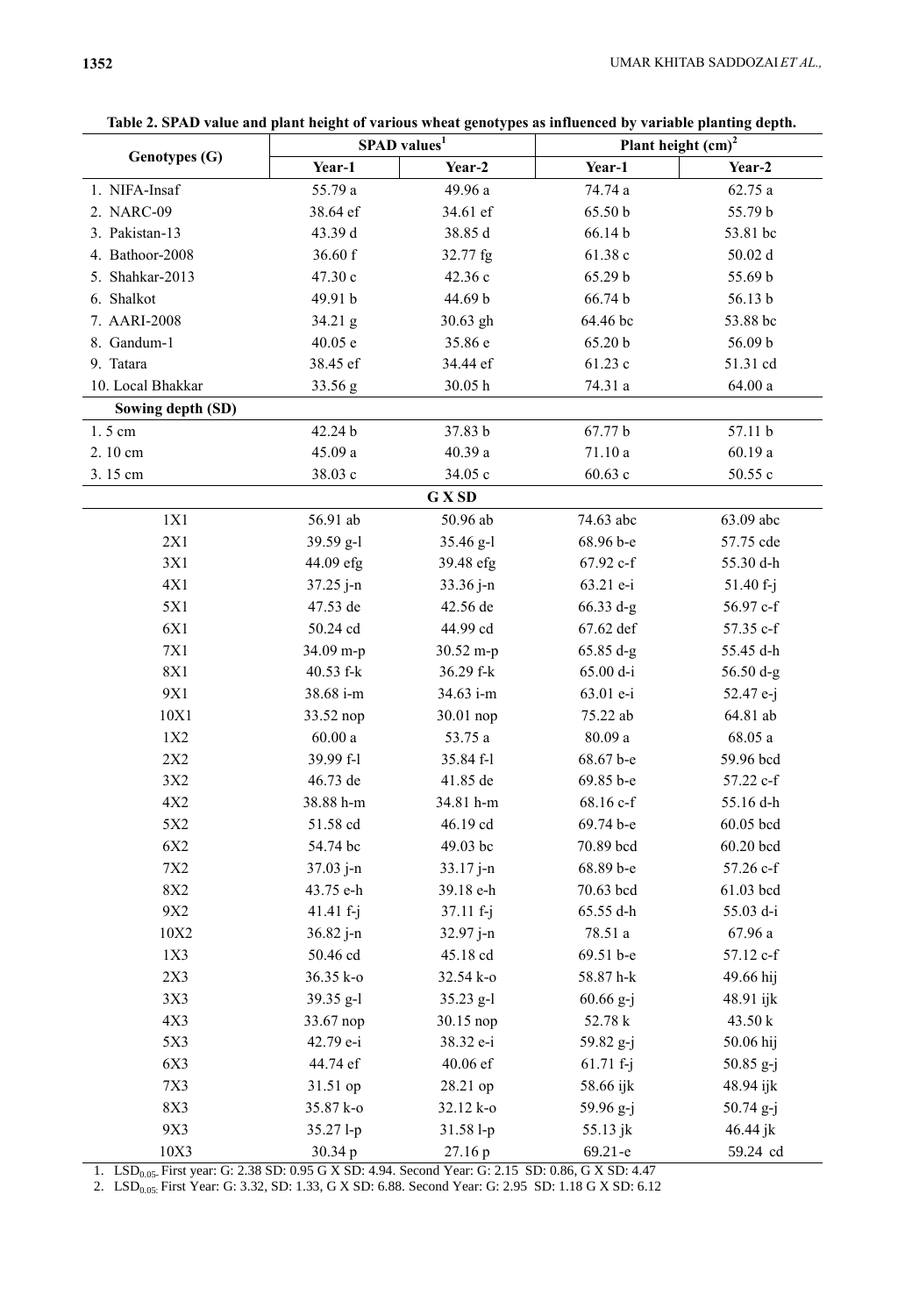Plant height at maturity (cm): The tallest plants were recorded for genotypes NIFA-Insaf and Local Bhakkar having 74.74 and 74.31 cm of plant height, respectively. Genotypes that fall into the category of medium tall having 66.74, 66.14, 65.50, 65.29 and 65.20 cm height were Shalkot, Pakistan-13, NARC-09, Shakar-2013 and Gandum-1, respectively. Tatara was the shortest genotype with minimum plant height of 61.23 cm. Effect of planting depth on plant height revealed that 10 cm depth resulted in tallest plants with 71.10 cm of plant height. Data collected in second year showed that genotypes like Local Bhakkar and NIFA-Insaf produced statistically similar and tallest plants with 64.00 and 62.75 cm of height, respectively. Results obtained during second year showed that planting seed at 10 cm of depth produced the tallest plants as found in first year. Interaction between the two factors i.e., genotypes and planting depths show that various genotypes showed different performance in term of plant height. The NIFA-Insaf showed tallest plant height at all sowing depths while Bhattor-2008 and Tatara showed poor performance with minimum plant height at all depths. The plant height was even shorter when both of these were planted at deepest depth i.e., 15 cm. It has been reported by several researcher in the past that most of the times genotypes maintain the character of height and each genotype possess specific plant height. Khokhar *et al*., (2010) has reported that variation in genotypes for plant height is certain. Similarly, studies carried out by Keshtkar *et al*., (2009) found that plants were taller when wheat was planted 10 cm depth. Strydhorst (2021) also reported that height of the wheat plants is correlated with coleoptile length and taller varieties having longer coleoptiles.

**Number of fertile tillers:** Number of fertile tillers determines the grain yield in wheat. Data presented in Table 3 showed that the highest number of fertile tillers were counted for NIFA-Insaf i.e. 13.20 (first year) and 11.88 tillers (second year). Three other genotypes Shalkot, shahkaar-13 and Pakistan-13 were found better as well. NARC-09 and Local Bhakkar were at bottom by producing least number of fertile tillers. Looking into results obtained for the effect of planting depths it was noted that seeding depth of 10 cm revealed the highest number of fertile tillers plant<sup>-1</sup>.followed by 5 cm planting depth. Same findings were recorded during the both years of studies. Interaction between genotypes and sowing depths presented in Table 3 reveals that the genotype "NIFA-Insaf" produced greater number of fertile tillers at planting depths being maximum at 10 cm of depth while the genotype "Local Bhakkar" was found to be the poorest one and produced the least number of fertile tillers at sowing depths each year. Better moisture availability at normal sowing (10 cm deep) might have increased the number of fertile tillers in the current study. Rebetzke *et al*., (2007) stated that seed production was decreased at planting seed deeper than 10 cm and it was result of highest rate of reduced percent emergence. The current studies showed that sowing wheat seed at 10 cm depth showed maximum number of fertile tillers which may have been the results of better availability of moisture at

this depth which has been depicted in (Fig. 1) where moisture level at 10 cm depth decreased gradually as compared with level at shallower depth. Although moisture level at 15 cm depth was better than level at 10 cm depth but emergence capability of plants was too less at 15 cm depth therefore it might have been the fact that fertile tillers at 15 cm were lower. This phenomenon has been explained by Rebetzke *et al*., (2007) as well.

**Spike length:** Spike length was found significantly different for various genotypes. NIFA-Insaf and NARC-09 produced the longest spikes having 10.02 cm and 9.03 cm in first year and 10.51 cm and 9.47 cm in second year, respectively (Table 3). Local Bhakkar was at the bottom with 7.05 cm and 66.35 cm long spikes during first and second year, respectively. It was further observed that optimum planting depth i.e. 10 cm resulted in maximum spike length while spike length decreased at shallower and deeper plantings during both years of study. Interaction study showed that maximum spike length (12.77 cm) was measured for NIFA-Insaf when it was planted at the 10 cm of depth while minimum length of spike (5.75 cm) was measured for Gandum-1 by planting it at 15 cm of depth. Alam *et al*., (2014) evaluated sever genotypes and reported that each genotype produced spikes of different length. Roy *et al*., (2011) has reported that length of the spike is reduced at deeper plantings. The current findings has been found in line with the findings of above mentioned researchers that spike length is not the same for all genotypes and size of spike can be shorter if wheat is planted deeper in the soil.

**Number of grains (spike<sup>1</sup>):** Total grains in a spike determine the total grain yield. The genotype NIFA-Insaf was the best among the group tested during this study and produced the highest number of grains spike<sup>-1</sup> i.e. 50.24 (Table 4). The NIFA-Insaf was followed by Shahkar-2013 and Shalkot that produced 37.31 and 35.15 grains spike-1 . A genotype Local Bhakkar was at the bottom by producing least number of grains i.e., 22.62 spike-1 . Looking into the results obtained for effect of sowing depth it was observed that optimum sowing depth i.e. 10 cm resulted in maximum grains  $(39.84 \text{ spike}^{-1})$  whereas the deepest plants wheat  $(15 \text{ cm})$ deep) showed least number with  $24.91$  grains spike<sup>-1</sup>. Results obtained for interaction between the two factors are presented in Table 4 which showed that genotype 'NIFA-Insaf' produced maximum number of grains spike $^{-1}$  both years at all sowing depths however the number was the highest at 10 cm depth. Local Bhakkar remained at the bottom with least grains  $spike^{-1}$  each year. Number grains were reduced at deepest showing each year. Kilic & Yağbasanlar (2010) stated that plants with high chlorophyll content produce maximum grains per spike which has been proved during the current study that genotypes having higher SPAD value had the spikes with maximum number of grains. It is proved that chlorophyll content in the leave is positively correlated with grains spike<sup>-1</sup>. It has been further verified that planting seed at variable depths significantly affect grains spike<sup>-1</sup> as reported by Roy *et al.*, (2011).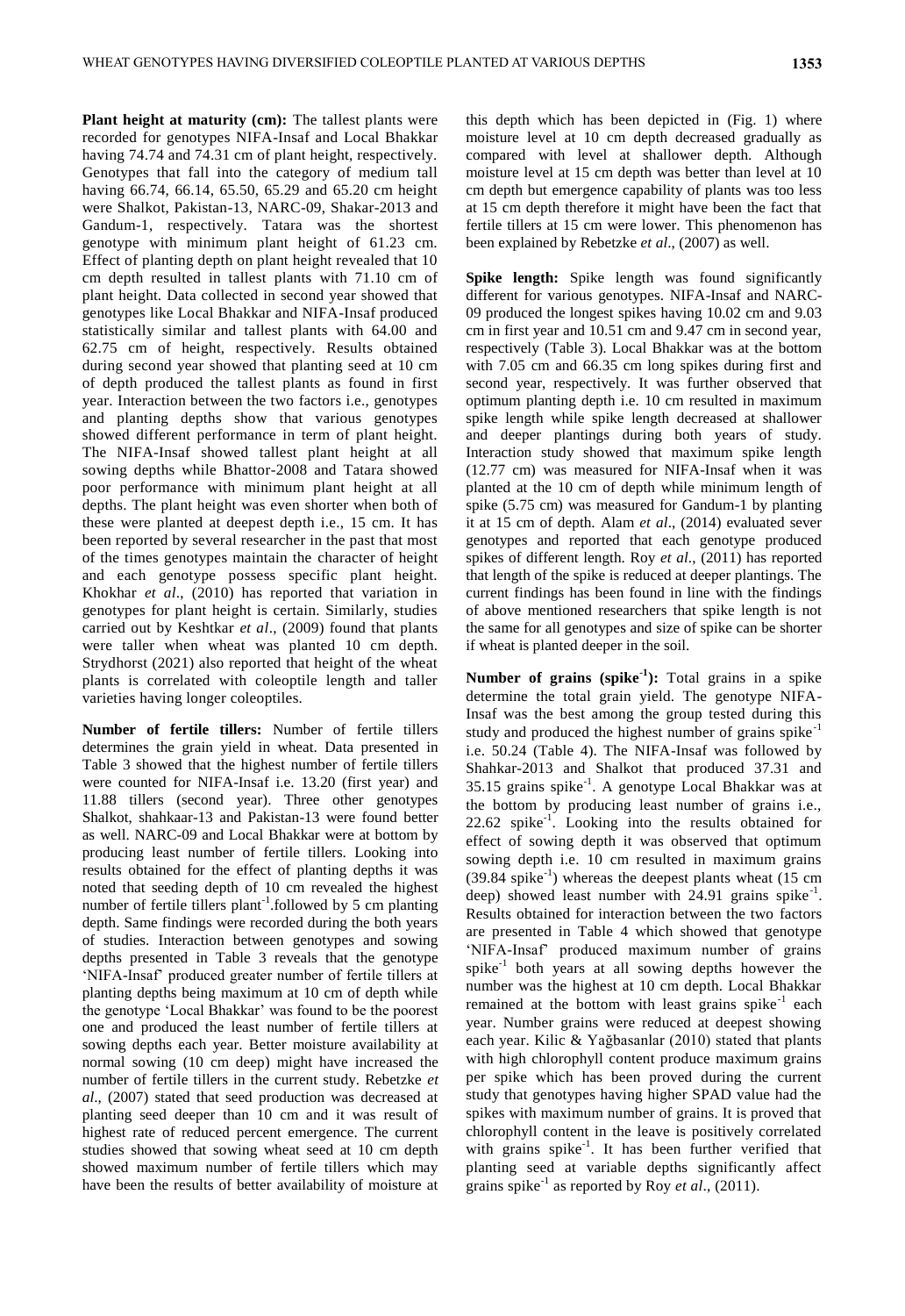| Genotypes (G)        | Number of fertile tillers $(\text{pot}^{-1})^1$ |                                                                                                   | Spike length (cm) <sup>2</sup> |               |
|----------------------|-------------------------------------------------|---------------------------------------------------------------------------------------------------|--------------------------------|---------------|
|                      | Year-1                                          | Year-2                                                                                            | Year-1                         | Year-2        |
| 1. NIFA-Insaf        | 13.20 a                                         | $11.88a$                                                                                          | $10.02$ ab                     | 9.03 ab       |
| 2. NARC-09           | 9.74 cd                                         | 8.77 cd                                                                                           | 10.51a                         | 9.47 a        |
| 3. Pakistan-13       | 11.10 bc                                        | 10.00 bc                                                                                          | 9.25 bc                        | 8.33 bc       |
| 4. Bathoor-2008      | 10.24 bcd                                       | 9.22 bcd                                                                                          | 8.75 c                         | 7.89 с        |
| 5. Shahkar-2013      | 11.10 bc                                        | 10.00 bc                                                                                          | 9.29 bc                        | 8.37 bc       |
| 6. Shalkot           | 11.34 b                                         | 10.22 b                                                                                           | 9.18 bc                        | 8.27 bc       |
| 7. AARI-2008         | 10.11 bcd                                       | 9.11 bcd                                                                                          | 8.25 cd                        | 7.43 cd       |
| 8. Gandum-1          | 10.73 bc                                        | 9.66 bc                                                                                           | 7.57 de                        | 6.82 de       |
| 9. Tatara            | 10.11 bcd                                       | 9.11 bcd                                                                                          | 7.30 de                        | 6.57 de       |
| 10. Local Bhakkar    | 9.00 d                                          | 8.11 d                                                                                            | 7.05e                          | 6.35 e        |
| Sowing depth (SD)    |                                                 |                                                                                                   |                                |               |
| 1.5 cm               | 11.25 b                                         | 10.13 <sub>b</sub>                                                                                | 9.12 <sub>b</sub>              | 8.21 b        |
| 2.10 cm              | 13.35 a                                         | 12.03a                                                                                            | 10.24a                         | 9.22a         |
| 3.15 cm              | 7.40 с                                          | 6.66c                                                                                             | 6.79 c                         | 6.12c         |
|                      |                                                 | G X SD                                                                                            |                                |               |
| 1X1                  | 14.06 ab                                        | 12.66 ab                                                                                          | $9.88 b-f$                     | 8.90 b-f      |
| 2X1                  | 9.99 d-g                                        | $9.00 d-g$                                                                                        | 11.57 abc                      | 10.42 abc     |
| 3X1                  | 11.84 b-e                                       | 10.66 b-e                                                                                         | 10.08 b-e                      | 9.08 b-e      |
| 4X1                  | $11.10 c-f$                                     | $10.00 c-f$                                                                                       | $9.66 b-h$                     | $8.71 b-g$    |
| 5X1                  | $11.10 c-f$                                     | $10.00 c-f$                                                                                       | 9.52 c-h                       | 8.57 c-h      |
| 6X1                  | 12.20 b-e                                       | 11.00 b-e                                                                                         | $9.85 b-f$                     | 8.87 b-f      |
| <b>7X1</b>           | $11.10 c-f$                                     | $10.00 c-f$                                                                                       | $8.26 d-j$                     | $7.44 d-j$    |
| <b>8X1</b>           | $11.09$ c-f                                     | $10.00 c-f$                                                                                       | 7.74 e-k                       | 6.98 e-k      |
| 9X1                  | 11.09 c-f                                       | $10.00 c-f$                                                                                       | 7.65 f-k                       | 6.89 f-k      |
| 10X1                 | 8.87 f-i                                        | 8.00 f-i                                                                                          | $6.97$ ijk                     | $6.28$ ijk    |
| 1X2                  | 15.91 a                                         | 14.33 a                                                                                           | 12.77 a                        | 11.50a        |
| 2X2                  | 11.84 b-e                                       | $10.66 b - e$                                                                                     | 11.93 ab                       | 10.74 ab      |
| 3X2                  | 13.68 abc                                       | 12.33 abc                                                                                         | 10.85 abc                      | 9.78 abc      |
| 4X2                  | 12.57 bcd                                       | 11.33 bcd                                                                                         | 10.68 abc                      | 9.62 abc      |
| 5X2                  | 14.05 ab                                        | $12.66$ ab                                                                                        | 10.77 abc                      | 9.70 abc      |
| 6X2                  | 13.69 abc                                       | 12.33 abc                                                                                         | $10.41$ a-d                    | 9.38 a-d      |
| 7X2                  | 12.95 bc                                        | 11.66 bc                                                                                          | $9.72 b-g$                     | $8.75 b-g$    |
| 8X2                  | 13.69 abc                                       | 12.33 abc                                                                                         | $9.21$ c-i                     | 8.29 c-i      |
| 9X2                  | 12.95 bc                                        | 11.66 bc                                                                                          | $8.24 d-j$                     | $7.43 d-i$    |
| 10X2                 | 12.21 b-e                                       | $11.00b-e$                                                                                        | 7.81 e-k                       | 7.04 e-k      |
| 1X3                  | 9.62 e-h                                        | 8.66 e-h                                                                                          | 7.43 g-k                       | $6.69$ g-k    |
| 2X3                  | $7.40 g-j$                                      | $6.66$ g-j                                                                                        | $8.03$ d-k                     | 7.24 e-k      |
| 3X3                  | $7.77 g-j$                                      | $7.00 g-j$                                                                                        | $6.81$ jk                      | $6.14$ jk     |
| 4X3                  | $7.03$ hij                                      | $6.33$ hij                                                                                        | 5.92 jk                        | 5.33 jk       |
| 5X3                  | $8.14\ g-j$                                     | $7.33 g-j$                                                                                        | 7.59 f-k                       | 6.84 f-k      |
| 6X3                  | $8.14\ g - j$                                   | $7.33 g-j$                                                                                        | 7.29 h-k                       | $6.56$ h- $k$ |
| 7X3                  | $6.29$ ij                                       | 5.66 ij                                                                                           | 6.76 jk                        | $6.09$ jk     |
| 8X3                  | $7.40 g-j$                                      | $6.66\ g-j$                                                                                       | 5.75 k                         | 5.19k         |
| 9X3                  | $6.29$ ij                                       | 5.66 ij                                                                                           | 5.99 jk                        | 5.40 jk       |
| 10X3<br>$1$ $I$ $CD$ | 5.92 j                                          | 5.33j<br>First veget G: 1.40, SD: 0.56 G Y SD: 2.01, Second Veget G: 1.27, SD: 0.50, G Y SD: 2.63 | $6.36$ jk                      | $5.74$ j $k$  |

## **Table 3. Number of fertile tillers (pot-1 ) and spike length (cm) of various wheat genotypes as influenced by variable planting depth.**

1. LSD<sub>0.05</sub>. First year: G: 1.40, SD: 0.56 G X SD: 2.91. Second Year: G: 1.27 SD: 0.50, G X SD: 2.63

2. LSD<sub>0.05:</sub> First Year: G: 1.15, SD: 0.46, G X SD: 2.39. Second Year: G: 1.03 SD: 0.41 G X SD: 2.14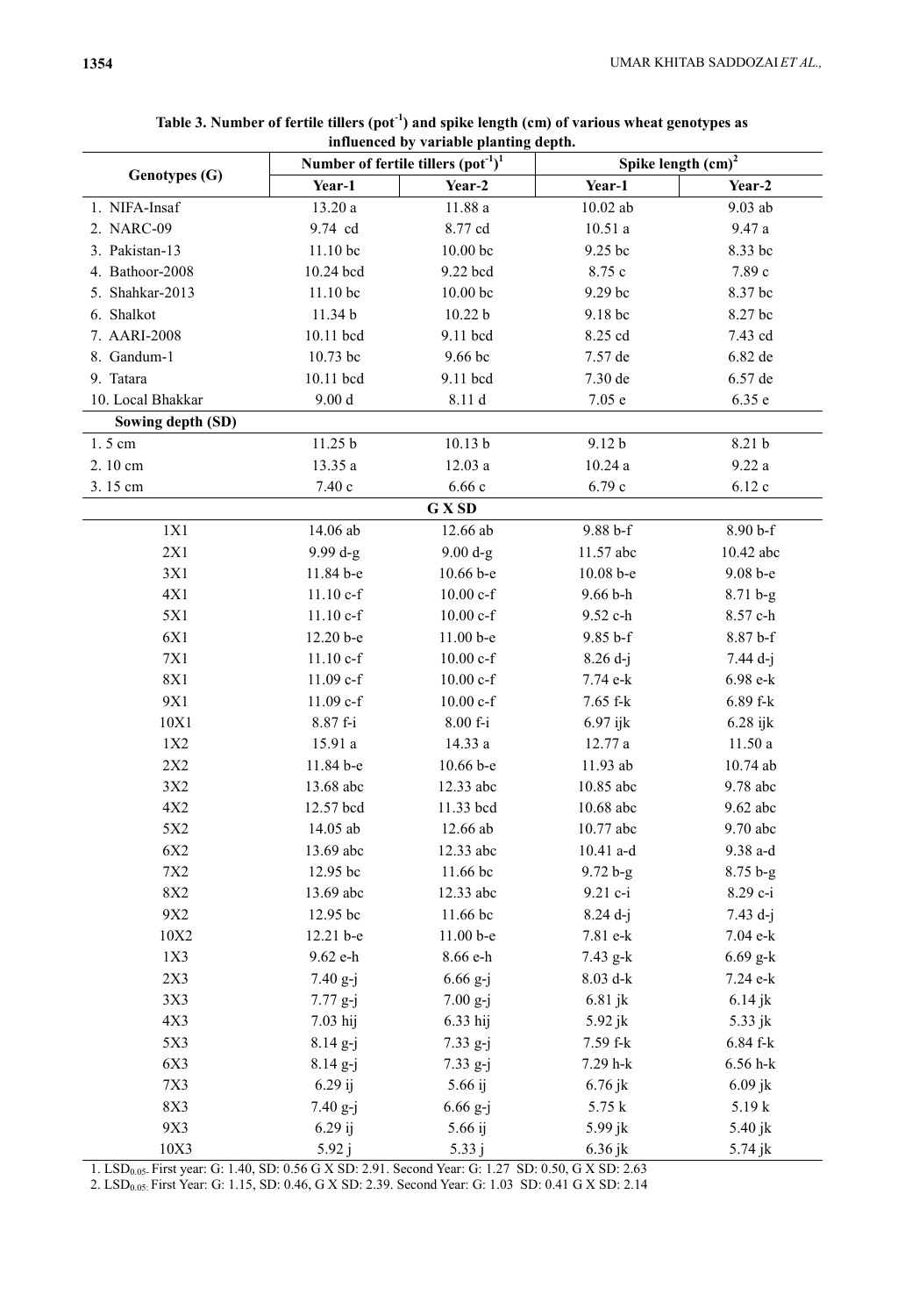| <b>Genotypes (G)</b> | Number of grains (spike $1$ ) <sup>1</sup> |                        | 1000-grain weight $(g)^2$ |                       |
|----------------------|--------------------------------------------|------------------------|---------------------------|-----------------------|
|                      | Year-1                                     | Year-2                 | Year-1                    | Year-2                |
| 1. NIFA-Insaf        | 50.24a                                     | 45.11a                 | 42.32 a                   | 38.24a                |
| 2. NARC-09           | 31.76 cd                                   | 28.52 cd               | 37.33 c                   | 33.73 c               |
| 3. Pakistan-13       | 31.65 cd                                   | 28.44 cd               | 37.47 c                   | 33.86 c               |
| 4. Bathoor-2008      | 31.60 cd                                   | 28.40 cd               | 35.51 d                   | 32.09 d               |
| 5. Shahkar-2013      | 37.31 b                                    | 33.50 b                | 39.15 b                   | 35.38 b               |
| 6. Shalkot           | 35.15 bc                                   | 31.56 bc               | 39.59 b                   | 35.78 b               |
| 7. AARI-2008         | 28.64 d                                    | 25.72 d                | 35.86 d                   | 32.41 d               |
| 8. Gandum-1          | 28.23 d                                    | 25.36 d                | 38.74 b                   | 35.01 b               |
| 9. Tatara            | 29.69 d                                    | 26.67 d                | 37.62 c                   | 33.98 c               |
| 10. Local Bhakkar    | 22.62 e                                    | 20.32 e                | 35.03 d                   | 31.65 d               |
| Sowing depth (SD)    |                                            |                        |                           |                       |
| 1.5 cm               | 33.32 b                                    | 29.92 b                | 38.25 b                   | 34.57 b               |
| 2.10 cm              | 39.84 a                                    | 35.77 a                | $40.00\ a$                | 36.15 a               |
| 3.15 cm              | 24.91 c                                    | 22.38 c                | 35.33 c                   | 31.92 c               |
|                      |                                            | G X SD                 |                           |                       |
| 1X1                  | 50.17b                                     | 45.05 b                | 44.21 a                   | 39.95 a               |
| 2X1                  | $31.80 f-j$                                | 28.54 f-l              | 38.50 d-g                 | $34.79 d-g$           |
| 3X1                  | $31.38 f - j$                              | 28.20 f-l              | $37.13 g-j$               | $33.55 g-j$           |
| 4X1                  | $32.09 f-j$                                | 28.84 f-l              | 35.19 i-m                 | 31.81 i-m             |
| 5X1                  | 38.92 c-f                                  | 34.94 c-f              | 39.33 d-g                 | 35.54 d-g             |
| 6X1                  | 35.97 d-h                                  | 32.29 d-h              | 39.37 d-g                 | $35.57 d-g$           |
| 7X1                  | 29.65 g-k                                  | 26.62 g-m              | 36.12 h-k                 | 32.64 h-k             |
| <b>8X1</b>           | 28.84 g-k                                  | 25.91 g-m              | 39.54 c-f                 | 35.73 c-f             |
| 9X1                  | $31.52 f-j$                                | 28.33 f-1              | 38.52 d-g                 | 34.79 d-g             |
| 10X1                 | 22.84 kl                                   | 20.51 mn               | 34.65 klm                 | 31.30 klm             |
| 1X2                  | 63.82 a                                    | 57.29 a                | 44.16 a                   | 39.90 a               |
| 2X2                  | 38.14 c-f                                  | 34.26 c-f              | $38.52 d-g$               | 34.80 d-g             |
| 3X2                  | 40.66 cde                                  | 36.50 cde              | 40.07 b-e                 | 36.22 b-e             |
| 4X2                  | 36.97 c-g                                  | $33.21 d-g$            | 38.19 e-h                 | 34.51 e-h             |
| 5X2                  | 45.23 bc                                   | $40.61$ bc             | 42.10ab                   | 38.04 ab              |
| 6X2                  | 42.72 bcd                                  | 38.34 bcd              | 41.68 bc                  | 37.66 bc              |
| 7X2                  | 33.57 e-j                                  | 30.15 e-k              | 38.53 d-g                 | 34.81 d-g             |
| 8X2                  | 34.36 e-i                                  | $30.85 e-j$            | 40.51 bcd                 | 36.61 bcd             |
| 9X2                  | 35.05 d-i                                  | 31.50 d-i              | 38.91 d-g                 | $35.15 d-g$           |
| 10X2                 | 27.89 h-k                                  | 25.04 h-m              | 37.39 f-i                 | 33.78 f-i             |
| 1X3                  | $36.73 d-g$                                | $32.98 d-g$            | $38.60 d-g$               | 34.88 d-g             |
| 2X3                  | 25.35 jkl                                  | 22.77 lm               | 34.98 j-m<br>35.20 i-m    | 31.60 j-m             |
| 3X3                  | 22.93 kl                                   | 20.62 mn               |                           | 31.81 i-m             |
| 4X3<br>5X3           | 25.75 jk<br>27.77 h-k                      | 23.15 klm<br>24.94 i-m | 33.14 lm<br>36.03 h-k     | 29.95 lm<br>32.56 h-k |
| 6X3                  |                                            |                        |                           | 34.09 fgh             |
|                      | 26.75 ijk                                  | 24.05 j-m              | 37.73 fgh                 |                       |
| 7X3<br>8X3           | 22.71 kl<br>21.49 kl                       | 20.40 mn<br>19.32 mn   | 32.95 m<br>36.17 h-k      | 29.77 m<br>32.68 h-k  |
| 9X3                  | 22.51 kl                                   | 20.20 mn               | 35.43 i-l                 | 32.01 i-l             |
| 10X3                 | 17.141                                     | $15.40 \text{ n}$      | 33.06 m                   | 29.87 m               |
|                      |                                            |                        |                           |                       |

**Table 4. Number of grains and 1000-grain weight of various wheat genotypes as influenced by variable planting depth.**

1. LSD<sub>0.05-</sub> First year: G: 4.02 SD: 1.61 G X SD: 8.33. Second Year: G: 3.53 SD: 1.41, G X SD: 7.33

2. LSD<sub>0.05:</sub> First Year: G: 1.11, SD: 0.44, G X SD: 2.30. Second Year: G: 1.00, SD: 0.40 G X SD: 2.07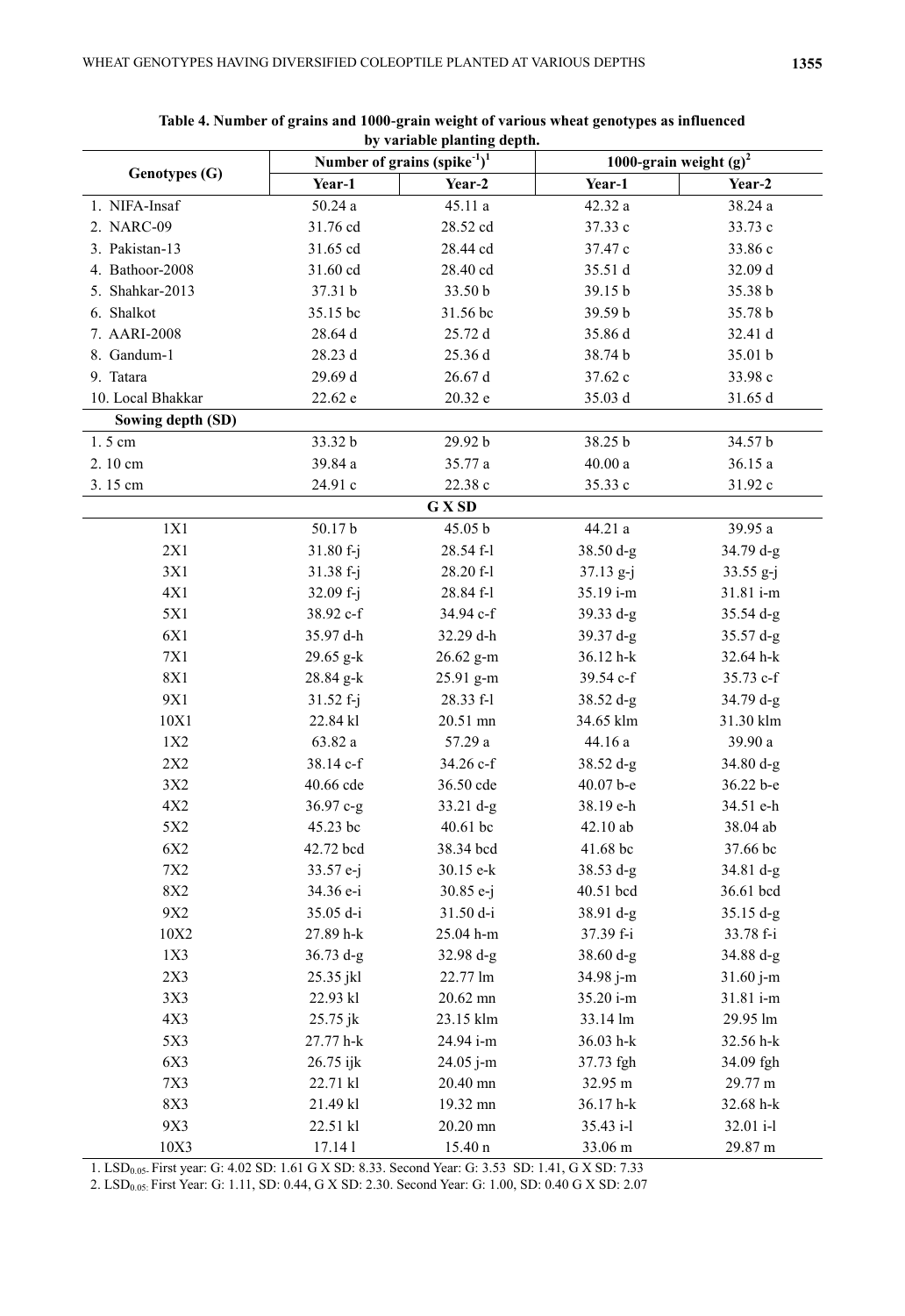

Fig. 1. Moisture reduction (%) at different depths of soil at 10 days time interval after sowing wheat in pots.

**1000-grain weight (g):** Significantly different weight of grains was observed for genotypes studied during the year 2016-2017 (Table 4). NIFA-Insaf was found to be the best having maximum 1000-grain weight of 42.32 g. Shalkot and Shahkar-2013 were better as well having 1000-grain weight of 39.59 g and 39.15 g, respectively during first year of study. Similar findings in second year were observed as NIFA-Insaf at the top followed by Shalkot and Shahkar-2013. Minimum 1000-grain weight of 35.86, 35.51 and 35.03 g was observed for genotypes AARI-2008, Bathoor-2008 and Local Bhakkar, respectively in first year. While Local Bhakkar was at bottom producing minimum 1000-grain weight of 31.65 g. Looking into the results obtained for effect of depth of planting it was found out that wheat sowing at 10 cm of depth resulted in heavier grains i.e., 40.00 g in first year and 36.15 g in second year of study. Minimum grain weight of 35.33 g was recorded for plants grown at 15 cm of depth in first year 31.92 g in second year. Results obtained for interaction between the two factors showed that the genotype "NIFA-Insaf" always produced maximum 1000 grain weight both year and at each sowing depth however it was the highest at 10 cm of depth both years. Roy *et al*., (2011) reported that variable sowing depths could not produce significant effect on grain weight however they further reported that a trend was observed that deeper the sowing the lower the grain weight.

**Grain yield (kg ha-1 ):** Grain yield was obtained significantly different for various genotypes (Table 5). NIFA-Insaf was found to be the best both years and produced the highest grain yield of  $3014.80$  ha<sup>-1</sup> and  $2195.50$  kg ha<sup>-1</sup> during first and second year, respectively. Minimum grain yield was obtained by Local Bhakkar each year with  $772.00 \text{ kg}$  ha<sup>-1</sup> in first year and 563.30 kg ha<sup>-1</sup> during second. Results obtained for effect of planting depths it has been noted that yield was significantly decreased when wheat was planted at 15 cm of depth by

producing 678.00 kg ha<sup>-1</sup> in first year and 494.60 kg ha<sup>-1</sup> during the second year of study. The highest grain yield of 2201.80 kg was recorded at 10 cm depth during first year and 1607.70 kg ha<sup>-1</sup> during the second year. Aikins *et al*., 2006, Mohan *et al*., 2013 and Farhad *et al*., (2014) have reported that variation for grain yield among genotypes exists in nature and grain yield potential is greatly reduced at deeper sowing.

**Biological yield (kg ha-1 ):** As grain yield was recorded different for various genotypes tested the biological yield was found different as well (Table 5). NIFA-Insaf was found to be the best by producing the highest biological yield of 6423.50 kg ha<sup>-1</sup> in first year and 4677.80 kg ha<sup>-1</sup> during second year of study. Minimum biological yield of 1850.60 kg ha<sup>-1</sup> and 1350.20 kg ha<sup>-1</sup> was recorded for Local Bhakkar during first and second year, respectively. The data collected during first year of study further revealed that wheat planting at three different depths produced significantly different yield both years. The highest biological yield of  $4597.30 \text{ kg}$  ha<sup>-1</sup> was obtained by planting the wheat at 10 cm depth during first year and  $3357.00 \text{ kg}$  ha<sup>-1</sup> during the second year of study. As it was found for grain yield biological yield was also decreased at deeper sowing and minimum biological yield was recorded at the deepest sowing each year. Results obtained for first year showed minimum yield of 1687.40 kg ha<sup>-1</sup> and in second year it was  $1231$  kg ha<sup>-1</sup>. Studies carried out by several researcher Desbiolles (2002), Aikins *et al*., (2006) and Mohan *et al*., (2013) revealed that extremely deep sowing always results in reduced crop emergence, slow growth and decreased yields. Current findings suggest the similar recommendations as suggested by above mentioned researchers that sowing deeper than a particular depth results in decreased yields and poor crop establishment.

**Correlation co-efficient:** Correlation coefficient among the various yield contributing characteristics was calculated and presented in (Tables 6 and 7). Although a positive correlation was observed among parameters during both years of study however it was strongest between grains spike<sup>-1</sup> and grain yield with  $r^2$  values of 0.96 both years.

**Determination of moisture content:** Moisture content available at three different depths was determined throughout the season at various times. Figure-1 shows the percent moisture reduction at three different depths. It was observed that moisture content decreased with increase in time period. Since differences among genotypes planted at three different depths for all measured parameters were found statistically significant and it is believed that all these differences are the result of moisture content available at three depths. Decline in moisture content was rapid at shallower depth as compared to deeper levels. The last observation was recorded 50 days after sowing which showed 39.8% decrease in moisture at 5 cm depth and 23.6% at 10 cm depth. Minimum reduction (15.7%) was recorded at 15 cm depth on day 50.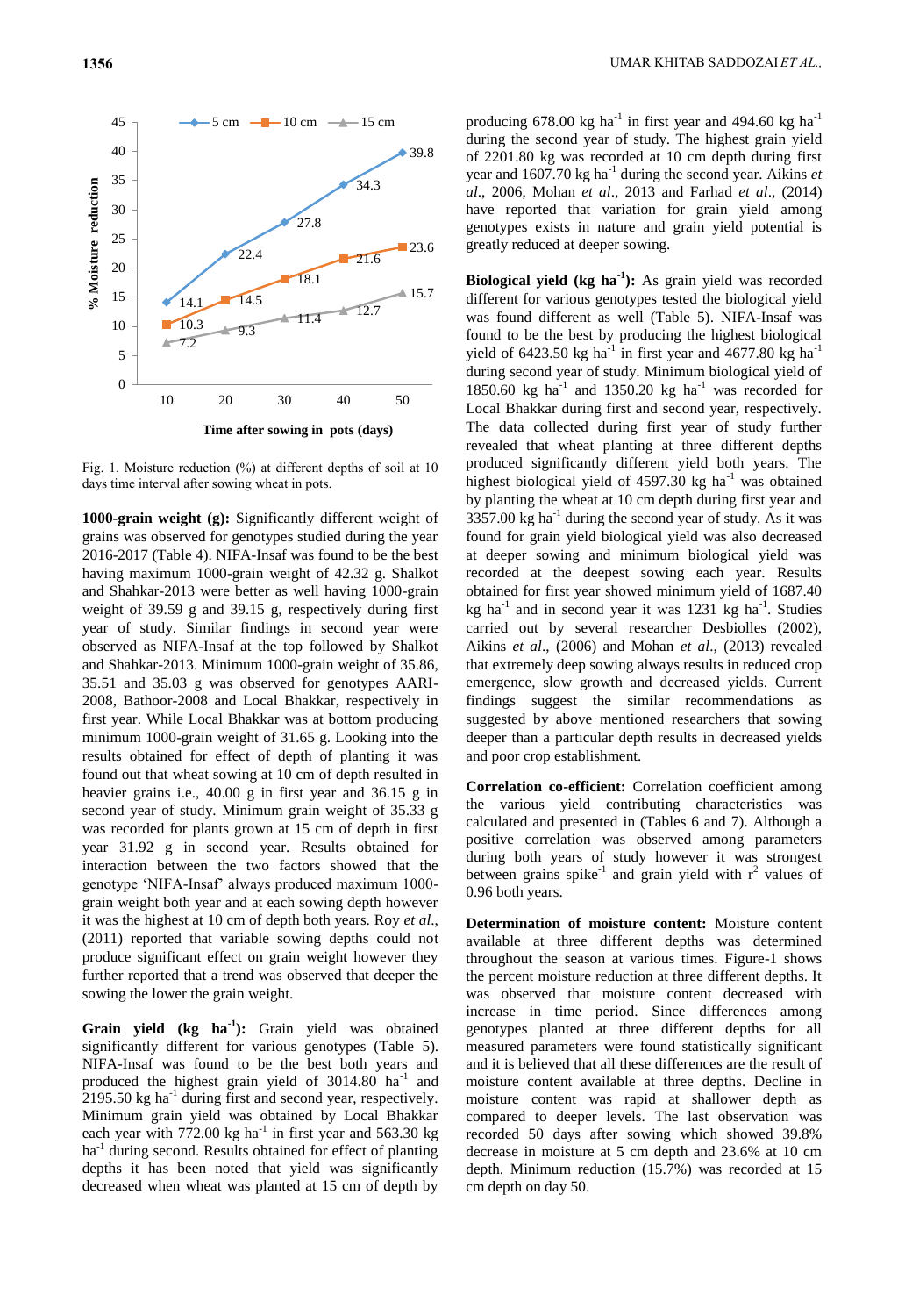| Genotypes (G)     | variable planting ueptil<br>Grain yield (kg ha $^{1})^{1}$ |             | Biological yield (kg $h\overline{a^{-1}}$ ) <sup>2</sup> |             |
|-------------------|------------------------------------------------------------|-------------|----------------------------------------------------------|-------------|
|                   | Year-1                                                     | Year-2      | Year-1                                                   | Year-2      |
| 1. NIFA-Insaf     | 3014.80 a                                                  | 2195.50 a   | 6423.50 a                                                | 4677.80 a   |
| 2. NARC-09        | 1211.60 c                                                  | 883.00 c    | 2714.30 с                                                | 1978.20 c   |
| 3. Pakistan-13    | 1406.60 bc                                                 | 1028.00 bc  | 3113.60 bc                                               | 2275.40 bc  |
| 4. Bathoor-2008   | 1208.40 c                                                  | 884.40 с    | 2821.50 c                                                | 2064.90 с   |
| 5. Shahkar-2013   | 1732.00 b                                                  | 1264.70 b   | 3738.60 b                                                | 2729.80 b   |
| 6. Shalkot        | 1666.50 b                                                  | 1216.70 b   | 3614.00 b                                                | 2638.60 b   |
| 7. AARI-2008      | 1115.40 cd                                                 | 813.70 c    | 2652.60 c                                                | 1935.10 c   |
| 8. Gandum-1       | 1250.00 c                                                  | 913.30 c    | 2652.60 c                                                | 1970.20 с   |
| 9. Tatara         | 1205.00 c                                                  | 881.70 c    | 2759.50 c                                                | 2018.90 с   |
| 10. Local Bhakkar | 772.00 d                                                   | 563.30 d    | 1850.60 d                                                | 1350.20 d   |
| Sowing depth (SD) |                                                            |             |                                                          |             |
| 1.5 cm            | 1495.00 b                                                  | 1091.00 b   | 3430.60 b                                                | 2503.70 b   |
| 2.10 cm           | 2201.80 a                                                  | 1607.70 a   | 4597.30 a                                                | 3357.00 a   |
| 3.15 cm           | 678.00 c                                                   | 494.60 с    | 1687.40 c                                                | 1231.00 c   |
|                   |                                                            | G X SD      |                                                          |             |
| 1X1               | 3147.00 b                                                  | 2291.70 b   | 6923.50 b                                                | 5041.70 b   |
| 2X1               | 1234.30 f-j                                                | 898.90 f-k  | 2838.90 f-k                                              | 2067.40 f-j |
| 3X1               | 1373.10 fg                                                 | 1002.40 fgh | 3213.00 e-h                                              | 2345.50 e-h |
| 4X1               | 1251.50 f-i                                                | 915.90 f-k  | 3003.60 e-i                                              | 2198.20 f-i |
| 5X1               | 1699.20 ef                                                 | 1239.50 efg | 3772.30 def                                              | 2751.70 def |
| 6X1               | 1735.20 def                                                | 1266.30 efg | 3886.80 def                                              | 2836.60 def |
| 7X1               | 1194.20 f-k                                                | 870.70 g-l  | 2925.80 f-j                                              | 2133.20 f-i |
| <b>8X1</b>        | 1268.70 f-i                                                | 927.90 f-j  | 2841.80 f-k                                              | 2078.40 f-j |
| 9X1               | 1344.50 fgh                                                | 984.90 f-i  | 3159.60 e-h                                              | 2314.60 e-h |
| 10X1              | 701.90 g-l                                                 | 511.90 h-m  | $1740.80$ g-l                                            | 1269.60 h-k |
| 1X2               | 4516.20 a                                                  | 3290.40 a   | 9032.30 a                                                | 6580.70 a   |
| 2X2               | 1742.80 def                                                | 1270.20 efg | 3659.80 def                                              | 2667.50 def |
| 3X2               | 2225.30 cde                                                | 1627.60 cde | 4561.80 cde                                              | 3336.50 cde |
| 4X2               | 1777.00 def                                                | 1302.20 d-g | 3909.40 cdef                                             | 2864.70 def |
| 5X2               | 2681.50 bc                                                 | 1959.80 bc  | 5470.30 bc                                               | 3998.10 bc  |
| 6X2               | 2444.00 bcd                                                | 1783.40 cd  | 4961.20 cd                                               | 3620.30 cd  |
| 7X2               | 1677.00 ef                                                 | 1224.40 efg | 3773.20 def                                              | 2755.00 def |
| 8X2               | 1908.70 def                                                | 1393.40 def | 3855.50 def                                              | 2814.80 def |
| 9X2               | 1766.30 def                                                | 1292.90 d-g | 3832.90 def                                              | 2805.50 def |
| 10X2              | 1279.10 f-i                                                | 932.90 f-j  | 2916.30 f-j                                              | 2127.00 f-i |
| 1X3               | 1381.10 fg                                                 | 1004.60 fgh | 3314.60 efg                                              | 2411.00 efg |
| 2X3               | 657.70 g-l                                                 | 479.90 i-m  | 1644.20 h-l                                              | 1199.70 ijk |
| 3X3               | 621.40 h-l                                                 | 454.10 j-m  | 1566.00 i-l                                              | 1144.20 ijk |
| 4X3               | 596.70 i-l                                                 | 435.30 j-m  | 1551.40 i-l                                              | 1131.70 ijk |
| 5X3               | 815.40 g-l                                                 | 594.80 h-m  | 1973.20 g-l                                              | 1439.50 g-k |
| 6X3               | 820.50 g-l                                                 | 600.40 h-m  | 1993.80 g-l                                              | 1459.00 g-k |
| <b>7X3</b>        | 475.00 kl                                                  | 346.10 m    | 1258.801                                                 | 917.10 k    |
| 8X3               | 572.70 i-l                                                 | 418.70 klm  | 1391.70 jkl                                              | 1017.40 jk  |
| 9X3               | 504.20 jkl                                                 | 367.30 lm   | 1285.80 kl                                               | 936.60 k    |
| 10X3              | 335.101                                                    | 245.00 m    | 894.801                                                  | 654.20 k    |

| Table 5. Number of fertile tillers (pot <sup>-1</sup> ) and spike length (cm) of various wheat genotypes as influenced by |
|---------------------------------------------------------------------------------------------------------------------------|
| variable planting depth.                                                                                                  |

1. LSD0.05- 1<sup>st</sup> year: G: 357.89 SD: 143.39 G X SD: 741.82. 2<sup>nd</sup> Year: G: 243.96 SD: 97.74, G X SD:505.86

2. LSD<sub>0.05:</sub> 1<sup>st</sup> Year: G: 760.72, SD: 304.78, G X SD: 1576.8. 2<sup>nd</sup> Year: G: 523.83 SD: 209.87 G X SD: 1085.8